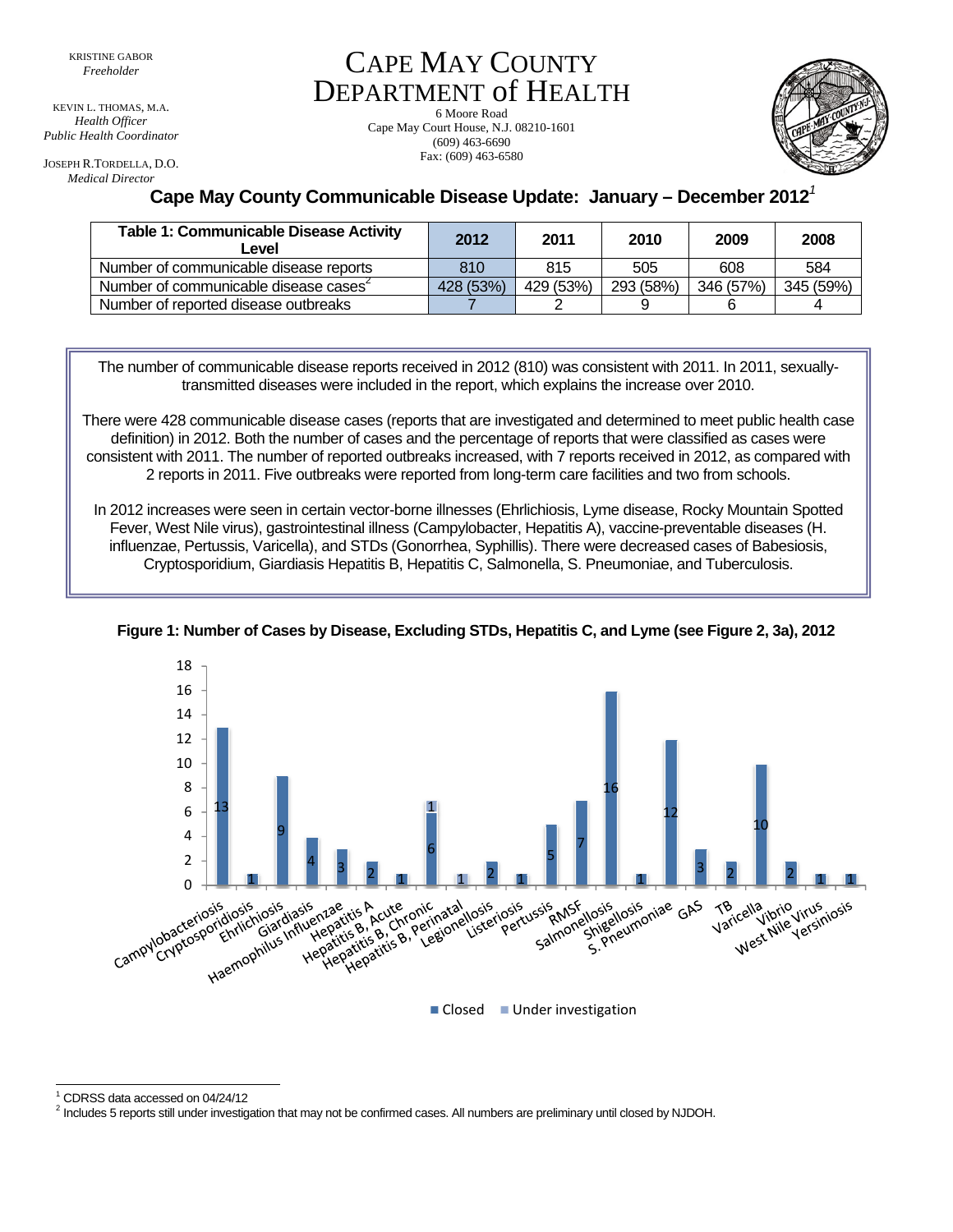

## **Table 2: Reported Disease Outbreaks, 2012**

| <b>Description</b>       | <b>Setting</b> | <b>Initial</b><br><b>Onset</b> | <b>Notes</b>                                |
|--------------------------|----------------|--------------------------------|---------------------------------------------|
| Lice                     | Long-Term Care | 2/1/12                         | 5 cases; limited spread                     |
| <b>Norovirus</b>         | School         | 12/31/2011                     | 21 ill; laboratory confirmed                |
| <b>Upper Respiratory</b> | Long-Term Care | 7/28/2012                      | 29 ill; mild URI                            |
| <b>Scabies</b>           | Long-Term Care | 9/21/2012                      | 3 ill; entire facility treated              |
| Influenza                | Long-Term Care | 9/23/2012                      | laboratory case; no spread                  |
| GI                       | School         | 10/7/2012                      | 10 ill; clinically compatible norovirus; no |
|                          |                |                                | testing performed                           |
| <b>Norovirus</b>         | Long-Term Care | 12/27/2012                     | 123 ill; laboratory confirmed               |

## **Figure 3a: Number of Hepatitis C and Lyme Cases, by year, 2010 – 2012**



Additional information on communicable disease can be requested through: Kim Cervantes, MA, MPH, CIC Epidemiologist, Cape May County Department of Health Tel: 463-6690; Fax: 463-6580

E-mail: kcervantes@co.cape-may.nj.us